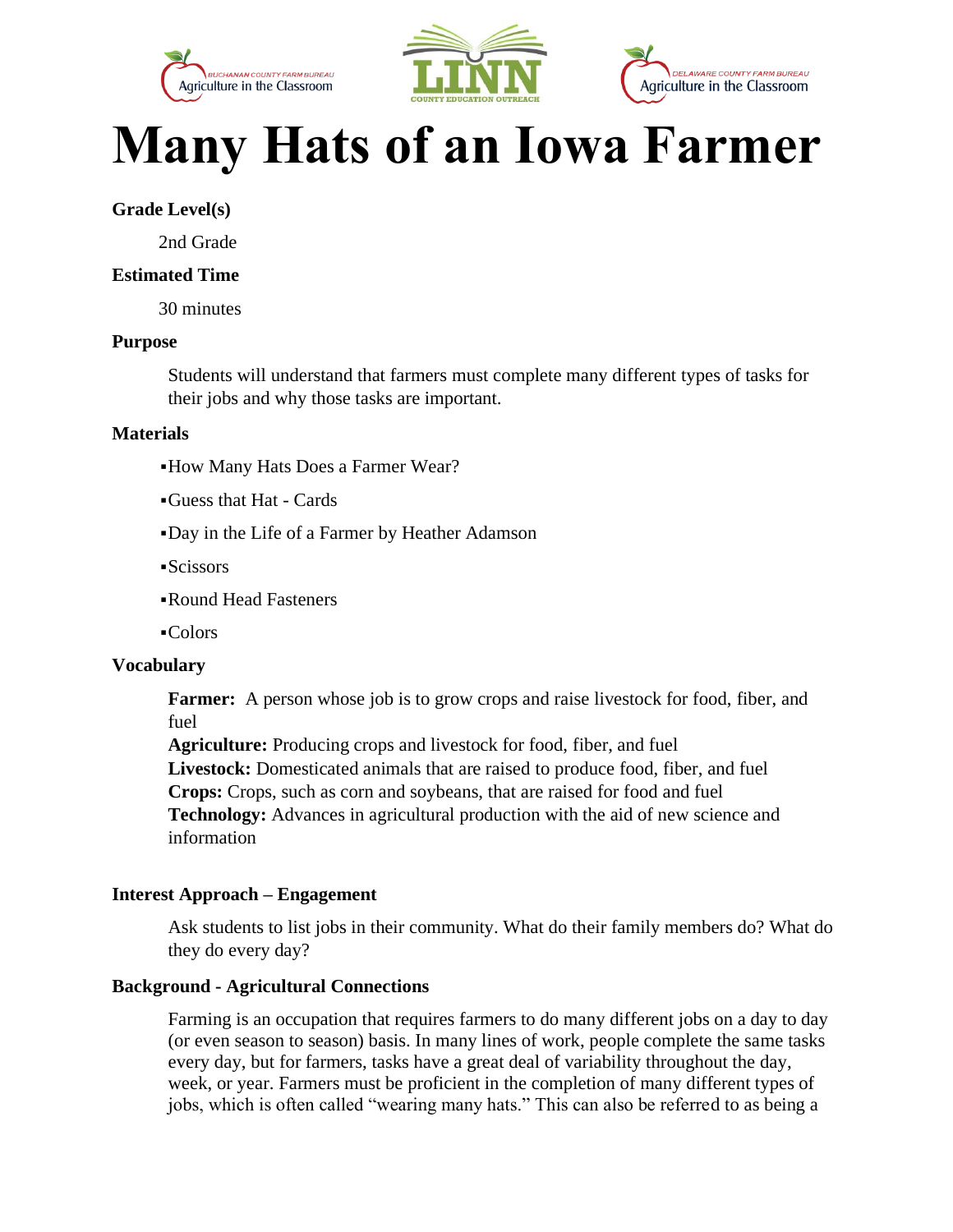





"jack of all trades" – having skills in a variety of different trades or ability to complete many different jobs. Some of the many hats' farmers wear include:

## **Veterinarian**

Props: Scrubs, syringe, stethoscope

Duties: Identifies health problems in his/her livestock. Helps deliver baby animals when problems occur. Administers vaccines and medicine when necessary.

#### **Business Manager**

Props: tie, calculator, brief case

Duties: Watches the market and decides when to sell crops and livestock. Makes business deals. Buys and sells land and equipment. Calculates profit and whether a new business venture will be profitable. Manages employees, keeps financial records, sends bills, and distributes checks.

#### **Mechanic**

Props: Gleaner hat, wrench, mechanic's shirt/overalls.

Duties: Fixes tractors, trucks, and implements when problems occur. Sometimes he/she makes repairs in the farm shop, but during busy times of the year repairs are often made in the field.

#### **Construction Worker**

Props: tool belt, hard hat, screwdriver, safety glasses Duties: Builds fence and buildings. Makes repairs to fences, loading chutes, etc. Pours concrete and prepares the foundation for new buildings.

## **Electrician**

Props: Electrical tape, wire stripper, hard hat, spool of wire Duties: Properly installing wire to bring electricity to bins, grain dryers, shops, augers, and farm machinery.

#### **Plant & Soil Scientist (Agronomist)**

Props: Magnifying Glass, insect holder, soil test kit, Ottilie/Pioneer seed hat. Duties: Monitors crops for insect and disease problems. Needs to be able to identify different soil types on his/her farms and know what those soils need to produce a bountiful crop.

Talking point: Iowa farmers are true professionals by bringing a variety of educational experiences to their agriculture business. For example, most farmers are trained and certified in the use of ag chemicals.

## **Truck Driver**

Props: Trucking Co. Hat, Road Map, Steering Wheel Duties: Hulls grain to the farm or elevator, transports feed for his/her operation.

## **Nutritionist/Chef**

Props: chef's hat, measuring cup, feed sample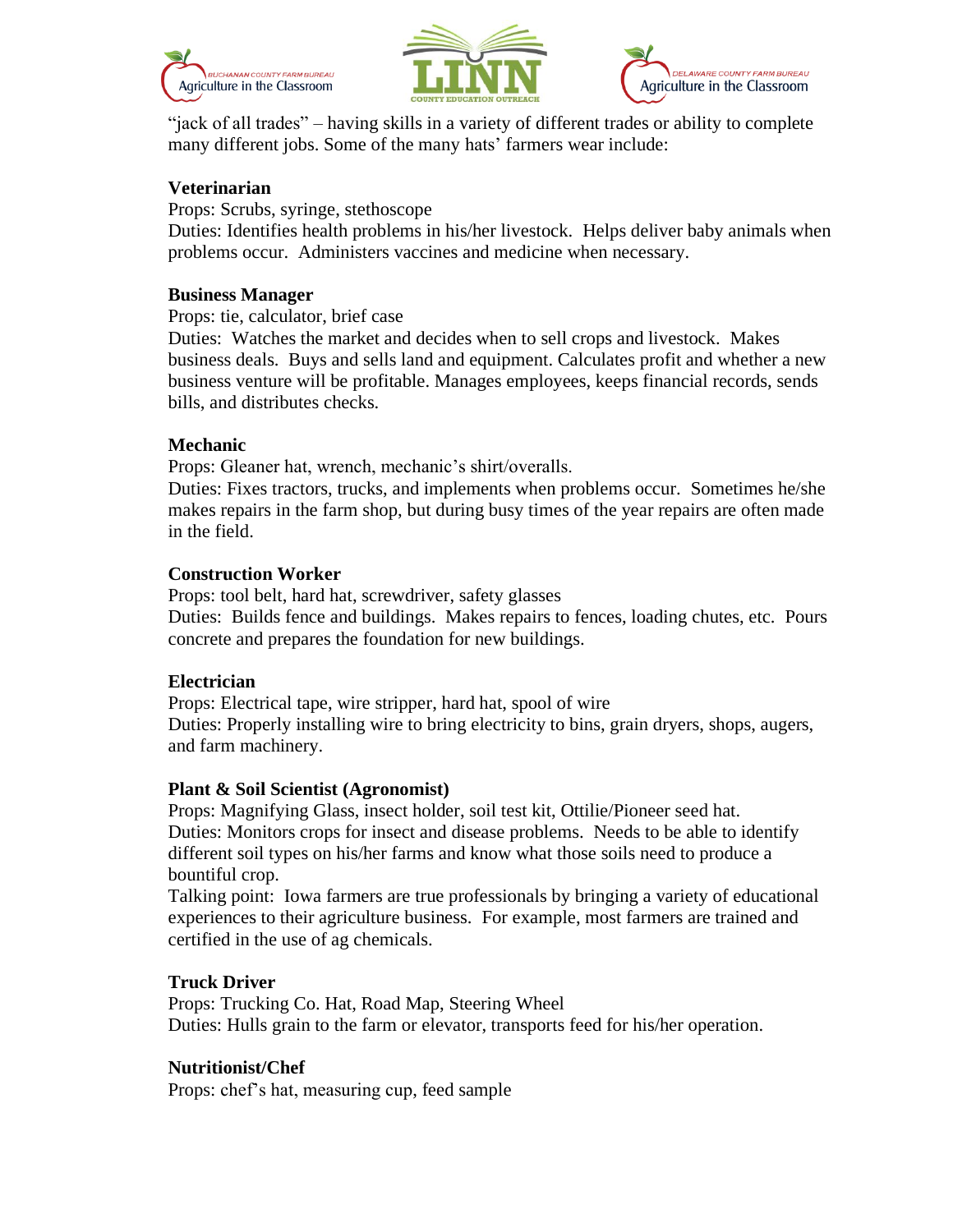





Duties: Prepares feed rations for the best health and development of livestock. Talking point: Farmers make sure that their livestock (cows, pigs) are healthy because they are raising the animal for human consumption. Farmers make sure there is not too much fat on the animals.

## **Computer Technician**

Props: laptop case (ask the student to pretend it is heavy). Also, say that this person could be holding a GPS Unit.

Duties: Uses technology to farm the land more efficiently

Talking point: Thanks to modern technology, such as biotechnology, global positional systems and conservation tillage, farmers are producing more food on fewer acres with fewer inputs.

# **Inventor/Engineer**

Props: Calculator, graph paper, pliers, wrench

Duties: Often makes changes to farm equipment so that they work better and does the job he/she needs them to do. Develops new tools and machines that make work easier. Talking point: A farmer invented a Shover, which is two tools in one: a shovel at one end with a detachable hammer on the opposite end. The Shover saves time and frustration when building and repairing fences and other farm tasks by combining a shovel and a hammer in one easy-to-carry tool.

# **Meteorologist**

Props: Umbrella, big sunglasses, weather map from newspaper

Duties: Understand weather and climate; be aware of possible weather changes and how to prepare for these changes.

Talking point: Farmers need to be aware of the weather conditions outside. Farmers can only spray fertilizers when there is little or no wind. And, they want to make sure it will be dry because rain will wash off the fertilizer.

## **Environmental Scientist**

Props: Big test tube, water test strips, tree book

Duties: Works for protect and conserve our natural resources.

Talking point: Farmers take good care of the soil and water because they earn their living from the land. And they want to make sure they are able to pass the land on to future generations.

# **Teacher**

Props: Chalk, black board, apple

Duties: Teaches the next generation about farming.

Talking Point: This is one of the most important jobs of a farmer, and they are often teaching others without realizing it. Farmers usually learn how to be a farmer by watching and working with their parents/grandparents/neighbors. Today most farmers have a college education, but many of the skills needed to be a good farmer cannot be learned in a classroom - they learn by experience and watching others. Note: Saving the teacher for last is a nice way to end the presentation.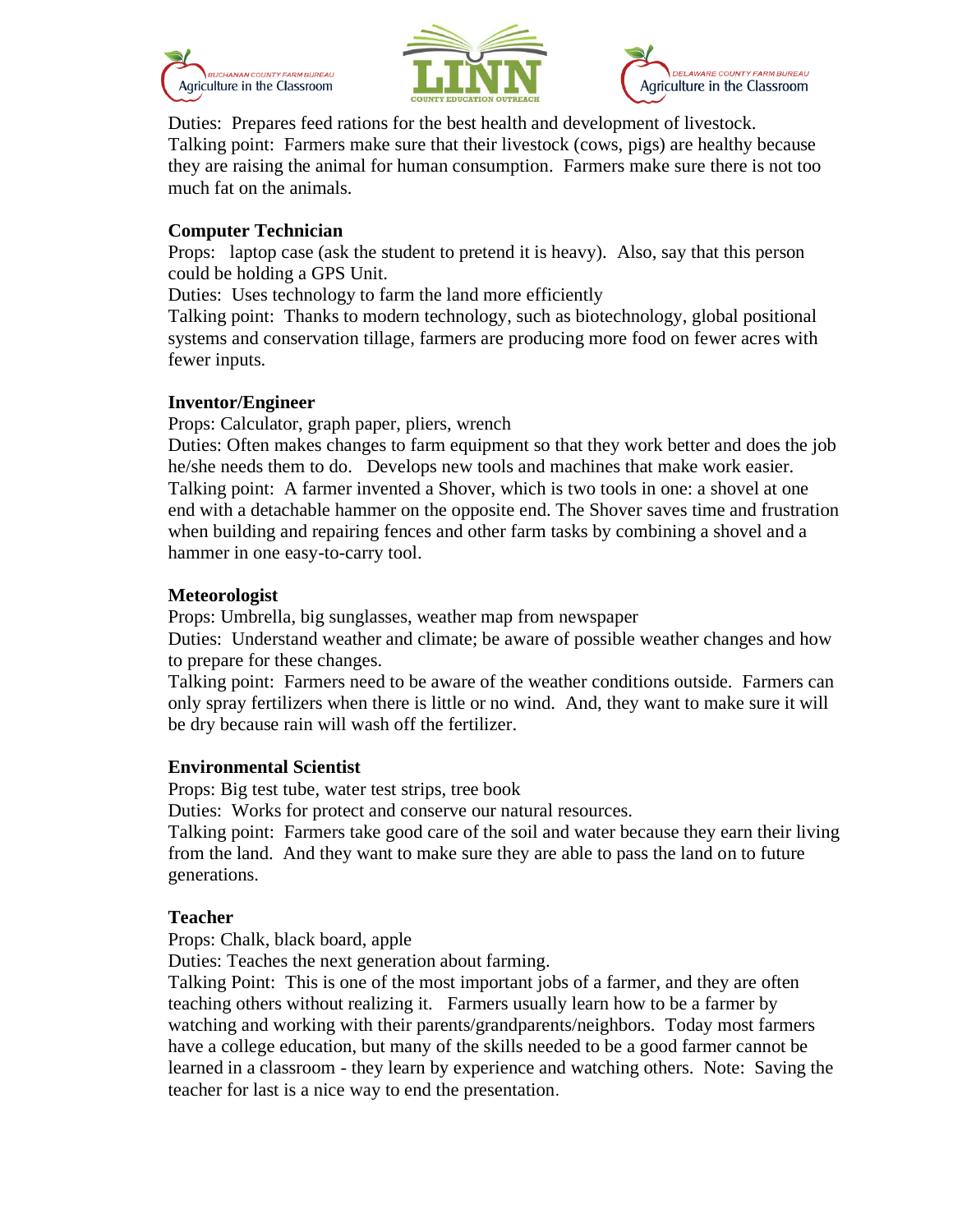





# **Procedures**

- 1. Farmers are people who raise crops and livestock for food, fiber, and fuel. Farmers work hard every day completing task. These tasks might be done every day while others might be done every month. Let's see what a farmer's day could look like by reading "Day in the Life of a Farmer".
	- What were some of the task the farmer completed?
- 2. Each of the task the farmer completed, is a different hat the farmer wears to complete their daily job to provide food, fiber, and fuel for the world. Each of these tasks, could also be a person's full-time job or career, too.
- 3. Today, we are going to learn more about task farmers complete and different careers.
- 4. Explain that you have a variety of "Guess that Hat" cards that represent the various "jobs" of a farmer. Each card has a job description about the career and clues for students to guess the career.
- 5. Call on volunteers to come up and read the job description and allow time for students to look at the clues to guess the career. Once, the students guess the careers have a short discussion using the below talking points.
	- Veterinarian
		- o Duties: Identifies health problems in his/her livestock. Helps deliver baby animals when problems occur. Administers vaccines and medicine when necessary.
	- Business Manager
		- o Duties: Watches the market and decides when to sell crops and livestock. Makes business deals. Buys and sells land and equipment. Calculates profit and whether a new business venture will be profitable. Manages employees, keeps financial records, sends bills, and distributes checks.
	- **Mechanic** 
		- o Duties: Fixes tractors, trucks, and implements when problems occur. Sometimes he/she makes repairs in the farm shop, but during busy times of the year repairs are often made in the field.
	- Construction Worker
		- o Duties: Builds fence and buildings. Makes repairs to fences, loading chutes, etc. Pours concrete and prepares the foundation for new buildings.
	- **Electrician** 
		- o Duties: Properly installing wire to bring electricity to bins, grain dryers, shops, augers, and farm machinery.
	- Plant & Soil Scientist (Agronomist)
		- o Duties: Monitors crops for insect and disease problems. Needs to be able to identify different soil types on his/her farms and know what those soils need to produce a bountiful crop.
	- Truck Driver
		- o Duties: Hulls grain to the farm or elevator, transports feed for his/her operation.
	- Nutritionist/Chef